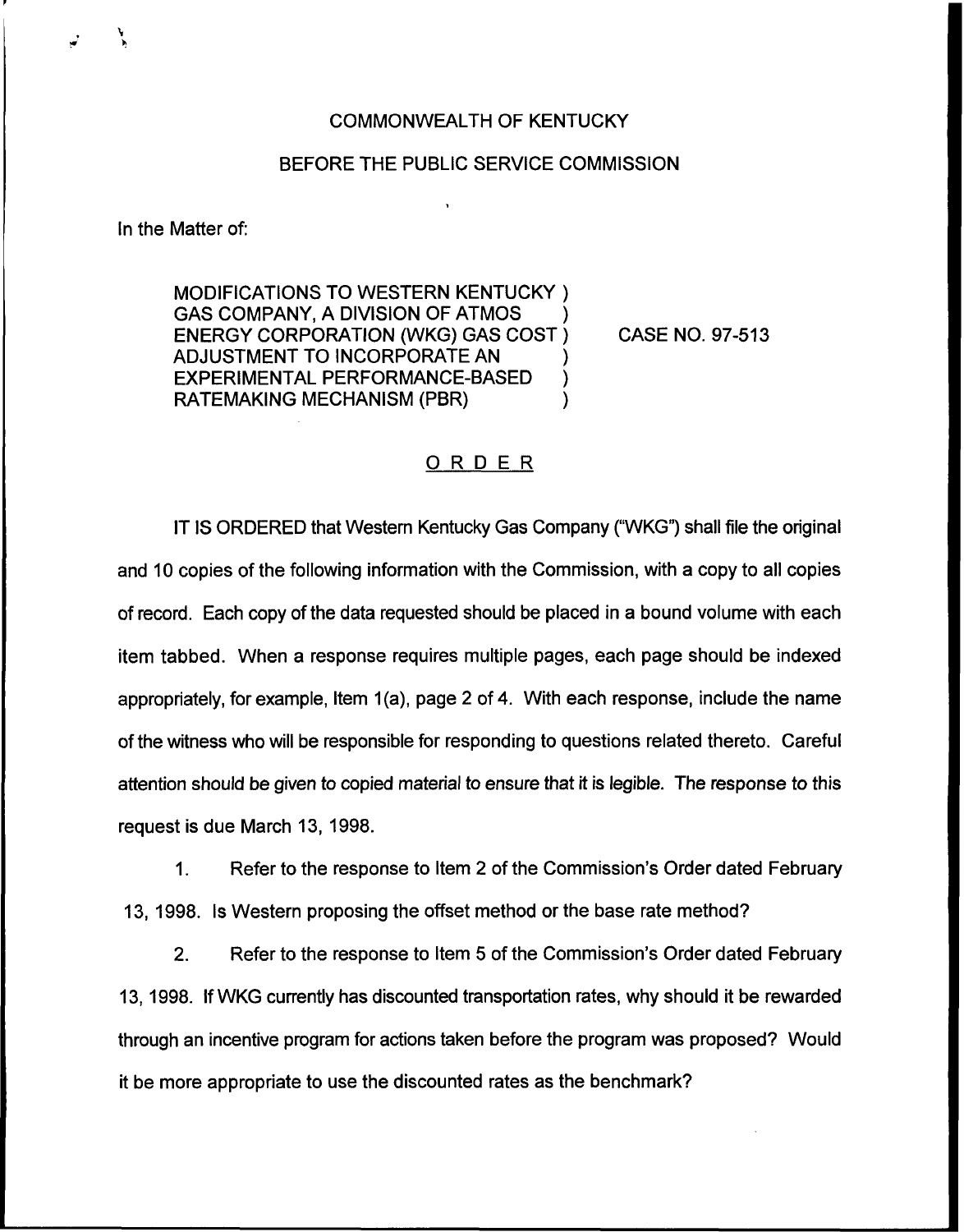3. Refer to the response to Item 9 of the Commission's Order dated February 13, 1998. Is Texas Gas Transmission Corporation's reservation fee expected to remain at the most recent level or lower during the experimental period? If so, will the inclusion of \$743,560 in the HRF benchmark calculation unduly skew the benchmark to show savings?

١

4. If WKG does not currently make purchases in excess of daily firm contract quantities, and it changes its gas purchasing strategy to subscribe to a service wherein purchases are made at the city gate only on the days when it is needed, why would it not be more appropriate to benchmark the city gate purchases against the equivalent of current pipeline arrangements to determine the extent to which WKG should be rewarded for better purchasing practices?

5. Why was the NYMEX excluded from the indices used in United Cities Gas Company's ("United Cities") mechanism filed with the Kansas Corporation Commission?

6. Why did WKG fail to propose a "reasonableness zone" comparable to the ones proposed by United Cities? What are the relative advantages and disadvantages to using such a reasonableness zone, or deadband?

7. Refer to the response to Item 15 of the Attorney General's data request of February 13, 1998. Has WKG developed a code of conduct for affiliate transactions?

 $-2-$